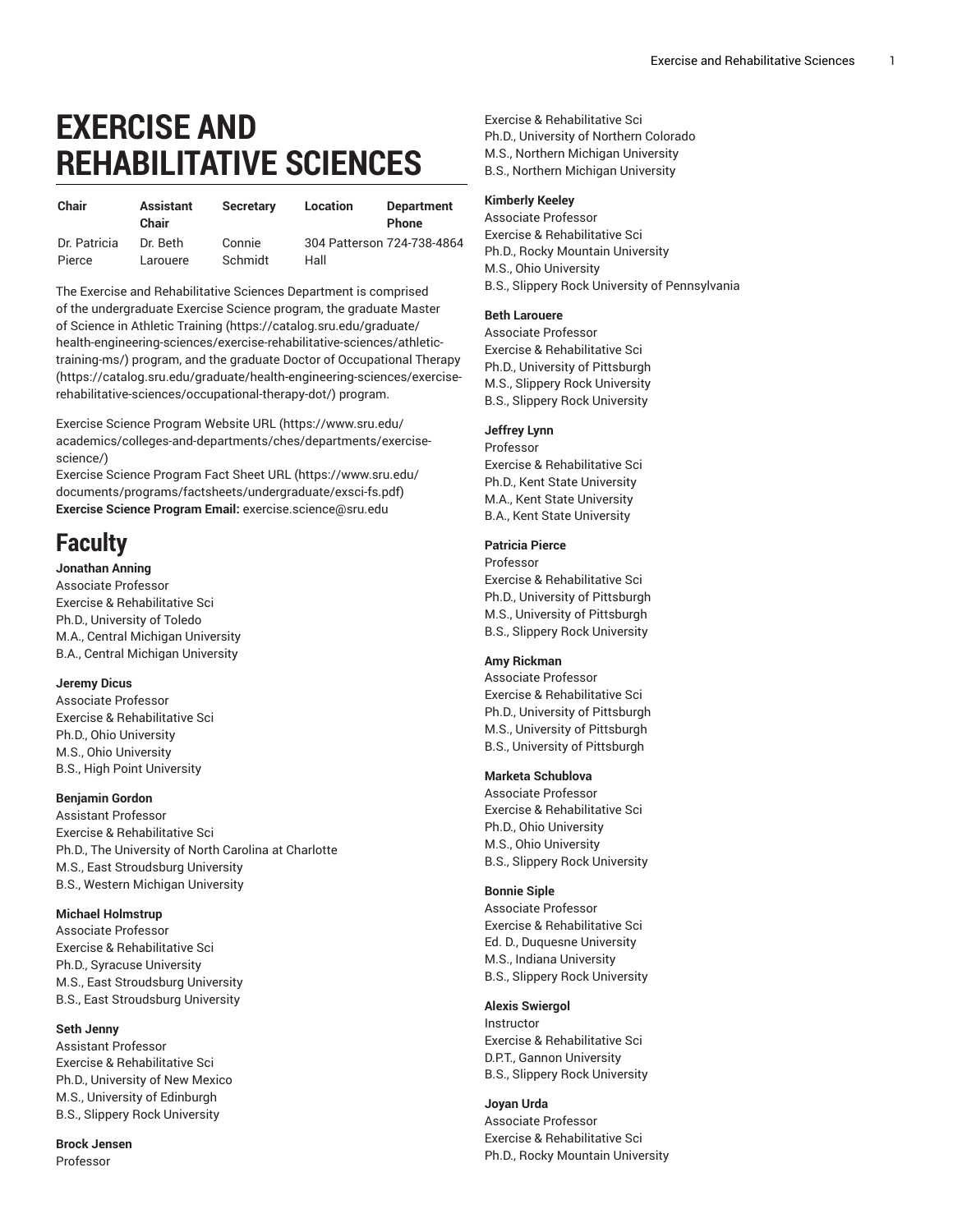M.S., Slippery Rock University B.S., Slippery Rock University

#### **Steven Verba**

Associate Professor Exercise & Rehabilitative Sci Ph.D., University of Pittsburgh M.S., University of Pittsburgh B.S., Slippery Rock University

#### **Jacqueline Williams**

Associate Professor Exercise & Rehabilitative Sci Ph.D., University of Idaho M.S., Central Washington University B.S., Minnesota State University

# **Programs**

All first-year students who enter SRU in the Summer and Fall terms of 2019 and after will follow Rock Studies. Students who entered SRU before Spring 2019 will follow Liberal Studies. All new transfer students beginning Summer 2019 and after will follow Liberal Studies. We anticipate that transfer students will begin to enter under Rock Studies during the Summer/Fall term of 2021.

# **Majors**

- Exercise Science, [Bachelor](https://catalog.sru.edu/undergraduate/health-engineering-sciences/exercise-rehabilitative-sciences/exercise-science-bs/) of Science (BS) ([https://catalog.sru.edu/](https://catalog.sru.edu/undergraduate/health-engineering-sciences/exercise-rehabilitative-sciences/exercise-science-bs/) [undergraduate/health-engineering-sciences/exercise-rehabilitative](https://catalog.sru.edu/undergraduate/health-engineering-sciences/exercise-rehabilitative-sciences/exercise-science-bs/)[sciences/exercise-science-bs/\)](https://catalog.sru.edu/undergraduate/health-engineering-sciences/exercise-rehabilitative-sciences/exercise-science-bs/)
- Exercise Science, Bachelor of Science (BS) / [Pre-Athletic](https://catalog.sru.edu/undergraduate/health-engineering-sciences/exercise-rehabilitative-sciences/exercise-science-bs-pre-athletic-training/) Training [\(SRU\) \(3+2\) \(https://catalog.sru.edu/undergraduate/health](https://catalog.sru.edu/undergraduate/health-engineering-sciences/exercise-rehabilitative-sciences/exercise-science-bs-pre-athletic-training/)[engineering-sciences/exercise-rehabilitative-sciences/exercise](https://catalog.sru.edu/undergraduate/health-engineering-sciences/exercise-rehabilitative-sciences/exercise-science-bs-pre-athletic-training/)[science-bs-pre-athletic-training/](https://catalog.sru.edu/undergraduate/health-engineering-sciences/exercise-rehabilitative-sciences/exercise-science-bs-pre-athletic-training/))
- Exercise Science, Bachelor of Science (BS) / [Pre-Athletic](https://catalog.sru.edu/undergraduate/health-engineering-sciences/exercise-rehabilitative-sciences/exercise-science-bs-pre-athletic-training-traditional/) Training (SRU) [\(Traditional\) \(https://catalog.sru.edu/undergraduate/health](https://catalog.sru.edu/undergraduate/health-engineering-sciences/exercise-rehabilitative-sciences/exercise-science-bs-pre-athletic-training-traditional/)[engineering-sciences/exercise-rehabilitative-sciences/exercise](https://catalog.sru.edu/undergraduate/health-engineering-sciences/exercise-rehabilitative-sciences/exercise-science-bs-pre-athletic-training-traditional/)[science-bs-pre-athletic-training-traditional/](https://catalog.sru.edu/undergraduate/health-engineering-sciences/exercise-rehabilitative-sciences/exercise-science-bs-pre-athletic-training-traditional/))
- Exercise Science, Bachelor of Science (BS) / [Pre-Occupational](https://catalog.sru.edu/undergraduate/health-engineering-sciences/exercise-rehabilitative-sciences/exercise-science-bs-pre-occupational-therapy/) [Therapy](https://catalog.sru.edu/undergraduate/health-engineering-sciences/exercise-rehabilitative-sciences/exercise-science-bs-pre-occupational-therapy/) (SRU) (3+3) ([https://catalog.sru.edu/undergraduate/health](https://catalog.sru.edu/undergraduate/health-engineering-sciences/exercise-rehabilitative-sciences/exercise-science-bs-pre-occupational-therapy/)[engineering-sciences/exercise-rehabilitative-sciences/exercise](https://catalog.sru.edu/undergraduate/health-engineering-sciences/exercise-rehabilitative-sciences/exercise-science-bs-pre-occupational-therapy/)[science-bs-pre-occupational-therapy/\)](https://catalog.sru.edu/undergraduate/health-engineering-sciences/exercise-rehabilitative-sciences/exercise-science-bs-pre-occupational-therapy/)
- Exercise Science, Bachelor of Science (BS) / [Pre-Occupational](https://catalog.sru.edu/undergraduate/health-engineering-sciences/exercise-rehabilitative-sciences/exercise-science-bs-pre-occupational-therapy-traditional/) Therapy (SRU) [\(Traditional\) \(https://catalog.sru.edu/undergraduate/](https://catalog.sru.edu/undergraduate/health-engineering-sciences/exercise-rehabilitative-sciences/exercise-science-bs-pre-occupational-therapy-traditional/) [health-engineering-sciences/exercise-rehabilitative-sciences/](https://catalog.sru.edu/undergraduate/health-engineering-sciences/exercise-rehabilitative-sciences/exercise-science-bs-pre-occupational-therapy-traditional/) [exercise-science-bs-pre-occupational-therapy-traditional/\)](https://catalog.sru.edu/undergraduate/health-engineering-sciences/exercise-rehabilitative-sciences/exercise-science-bs-pre-occupational-therapy-traditional/)
- Exercise Science, Bachelor of Science (BS) / [Pre-Physical](https://catalog.sru.edu/undergraduate/health-engineering-sciences/exercise-rehabilitative-sciences/exercise-science-bs-physical-therapy/) Therapy [\(SRU\) \(3+3\) \(https://catalog.sru.edu/undergraduate/health](https://catalog.sru.edu/undergraduate/health-engineering-sciences/exercise-rehabilitative-sciences/exercise-science-bs-physical-therapy/)[engineering-sciences/exercise-rehabilitative-sciences/exercise](https://catalog.sru.edu/undergraduate/health-engineering-sciences/exercise-rehabilitative-sciences/exercise-science-bs-physical-therapy/)[science-bs-physical-therapy/](https://catalog.sru.edu/undergraduate/health-engineering-sciences/exercise-rehabilitative-sciences/exercise-science-bs-physical-therapy/))
- Exercise Science, Bachelor of Science (BS) / [Pre-Physical](https://catalog.sru.edu/undergraduate/health-engineering-sciences/exercise-rehabilitative-sciences/exercise-science-bs-physical-therapy-traditional/) Therapy (SRU) [\(Traditional\) \(https://catalog.sru.edu/undergraduate/health](https://catalog.sru.edu/undergraduate/health-engineering-sciences/exercise-rehabilitative-sciences/exercise-science-bs-physical-therapy-traditional/)[engineering-sciences/exercise-rehabilitative-sciences/exercise](https://catalog.sru.edu/undergraduate/health-engineering-sciences/exercise-rehabilitative-sciences/exercise-science-bs-physical-therapy-traditional/)[science-bs-physical-therapy-traditional/](https://catalog.sru.edu/undergraduate/health-engineering-sciences/exercise-rehabilitative-sciences/exercise-science-bs-physical-therapy-traditional/))
- Exercise Science, Bachelor of Science (BS) / [Pre-Physician](https://catalog.sru.edu/undergraduate/health-engineering-sciences/exercise-rehabilitative-sciences/exercise-science-bs-pre-physician-assistant/) Assistant [\(SRU\) \(3+2\) \(https://catalog.sru.edu/undergraduate/health](https://catalog.sru.edu/undergraduate/health-engineering-sciences/exercise-rehabilitative-sciences/exercise-science-bs-pre-physician-assistant/)[engineering-sciences/exercise-rehabilitative-sciences/exercise](https://catalog.sru.edu/undergraduate/health-engineering-sciences/exercise-rehabilitative-sciences/exercise-science-bs-pre-physician-assistant/)[science-bs-pre-physician-assistant/\)](https://catalog.sru.edu/undergraduate/health-engineering-sciences/exercise-rehabilitative-sciences/exercise-science-bs-pre-physician-assistant/)
- Exercise Science, Bachelor of Science (BS) / [Pre-Physician](https://catalog.sru.edu/undergraduate/health-engineering-sciences/exercise-rehabilitative-sciences/exercise-science-bs-pre-physician-assistant-traditional/) Assistant (SRU) [\(Traditional\) \(https://catalog.sru.edu/undergraduate/health-](https://catalog.sru.edu/undergraduate/health-engineering-sciences/exercise-rehabilitative-sciences/exercise-science-bs-pre-physician-assistant-traditional/)

[engineering-sciences/exercise-rehabilitative-sciences/exercise](https://catalog.sru.edu/undergraduate/health-engineering-sciences/exercise-rehabilitative-sciences/exercise-science-bs-pre-physician-assistant-traditional/)[science-bs-pre-physician-assistant-traditional/](https://catalog.sru.edu/undergraduate/health-engineering-sciences/exercise-rehabilitative-sciences/exercise-science-bs-pre-physician-assistant-traditional/))

# **Courses**

# **ERS 100 - Introduction to Exercise Science: Careers and Content**

This course introduces students to the exercise science discipline and the numerous sub-disciplines of exercise science. Opportunities are provided to identify the various content areas of exercise science, characteristics of exercise science professionals and current trends in the field. Emphasis is placed on career planning and employment opportunities.

# Credits: 3

Term(s) Typically Offered: Offered Fall & Spring Terms Enrollment is limited to students with a major in Exercise Science.

#### **ERS 101 - Applied Anatomy/Lab**

This course focuses on the structure of the human body with emphasis on the musculoskeletal, cardiorespiratory, and nervous systems. The role of the musculoskeletal system in human movement is explored. Laboratory included.

#### Credits: 3

Term(s) Typically Offered: Offered Fall & Spring Terms Enrollment is limited to students with a major in Exercise Science.

#### **ERS 107 - Introduction to Athletic Training**

Introduction to Athletic Training addresses the historical development of athletic training and the scope of present programs, including personnel, space and equipment, necessary supplies, conditioning, pharmacology, classification of sports injuries and tissue response to injuries.

# Credits: 3

#### **ERS 117 - Prevention and Emergency Care in Athletic Training**

This course is designed to facilitate learning of the cognitive and psychomotor knowledge, skills and abilities utilized in prevention and emergency care in Athletic Training. This course integrates cognitive concepts into progressively higher functional and practical application.

Prerequisites: ERS 101 $^{\sf B}$  and ERS 107 $^{\sf B}$ 

B Requires minimum grade of B.

Credits: 3

Enrollment is limited to students with a program in Athletic Training. Enrollment limited to students with department of Exercise & Rehabilitative Sci.

# **ERS 139 - University Seminar**

University Seminar serves as the entry point to the Slippery Rock University general education program. With its strong faculty-student interaction, the course promotes intellectual inquiry, critical and creative thinking, and academic excellence. Through varied content, the course introduces students to academic discourse and information literacy while exploring topics such as diversity and inclusion and global awareness. This course will set students along the path to becoming engaged with issues and scholarship important to a 21st century education while they learn about themselves and their place in the world.

#### Credits: 3

Term(s) Typically Offered: Offered Fall & Spring Terms Enrollment limited to students with a semester level of Freshman 1 or Freshman 2.

Enrollment limited to students with the ROCK STUDIES STUDENT attribute.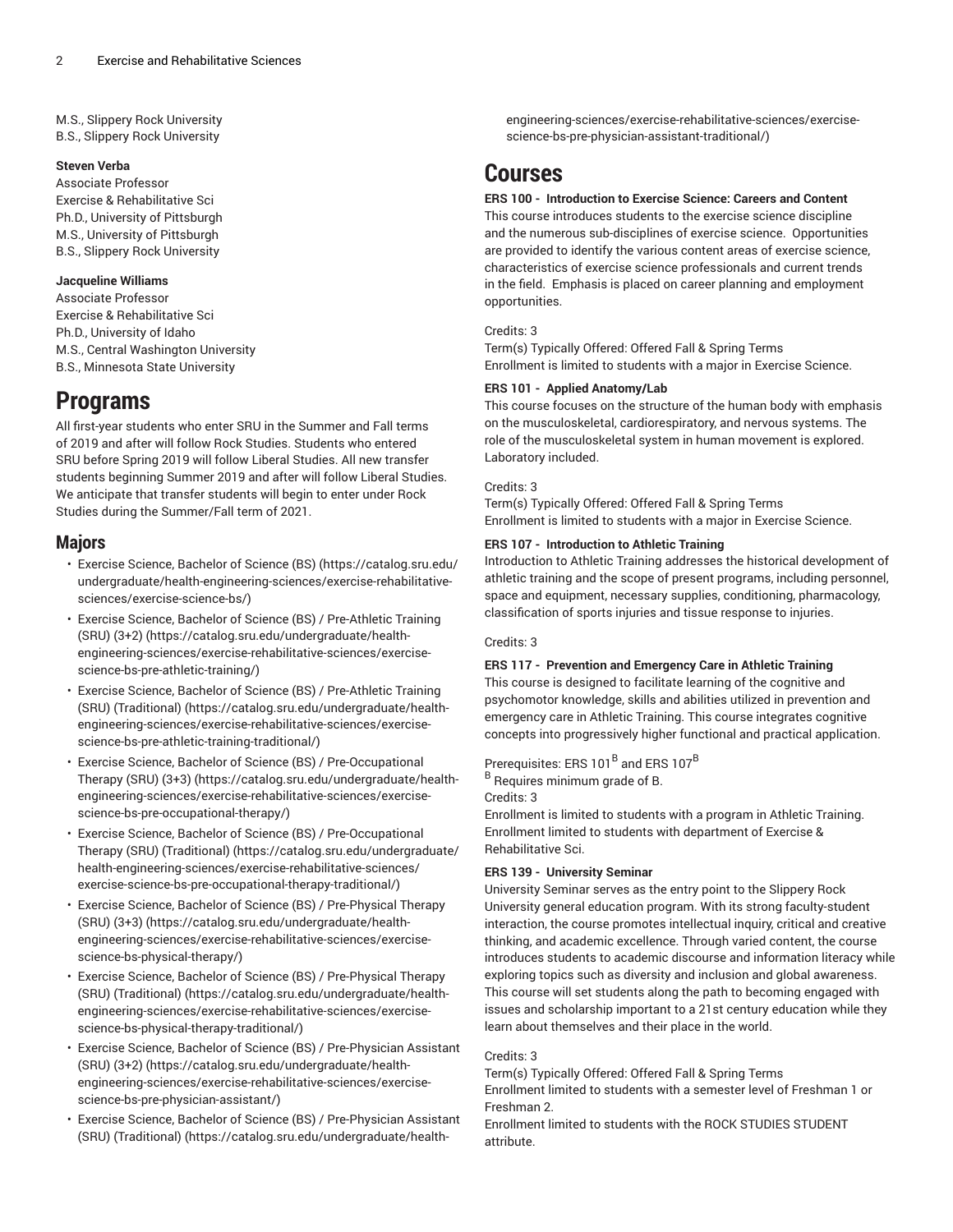#### **ERS 190 - Experimental**

A unique and specifically focused course within the general purview of a department which intends to offer it on a "one time only" basis and not as a permanent part of the department's curriculum.

#### Credits: 1-3

Term(s) Typically Offered: Offered as Needed

## **ERS 195 - Workshop**

A workshop is a program which is usually of short duration, narrow in scope, often non-traditional in content and format, and on a timely topic.

#### Credits: 1-6

Term(s) Typically Offered: Offered as Needed

## **ERS 198 - Selected Topics**

A Selected Topics course is a normal, departmental offering which is directly related to the discipline, but because of its specialized nature, may not be able to be offered on a yearly basis by the department.

Credits: 1-3

Term(s) Typically Offered: Offered as Needed

## **ERS 201 - Exercise Physiology with Lab**

This course focuses on the physiological bases of exercise with emphasis on the responses and adaptations of the human body to a variety of exercise stimuli. Laboratory included. Grade of C or better is required in this course.

Prerequisite: ERS 101 (may be taken concurrently) $^{\mathsf{C}}$ 

 $^{\rm C}$  Requires minimum grade of C.

Credits: 3

Term(s) Typically Offered: Offered Fall & Spring Terms Enrollment is limited to students with a major in Exercise Science.

#### **ERS 202 - Biomechanics with Lab**

This course examines human movement using mechanical principles. Human anatomy and basic physics are combined to understand and analyze human movement with specific emphasis on physical activity and exercise. Laboratory included.

Prerequisite: ERS 101 (may be taken concurrently) $^{\rm C}$ 

 $^{\rm C}$  Requires minimum grade of C.

Credits: 3

Term(s) Typically Offered: Offered Fall & Spring Terms Enrollment is limited to students with a major in Exercise Science.

#### **ERS 204 - Introduction to Esports**

Do you like video games? This course will introduce students to the exciting world of competitive video gaming, known as "esports." Topics covered may include history, terminology, games, genres, developers, events, leagues, and venues, with a focus on health and performance implications of esports and esports-related career possibilities.

#### Credits: 3

Thematic Thread(s): Arts & Popular Culture, The Future, Innovation, Entrepreneurship, and Positive Change, Transfer Thread Completion Course

# **ERS 220 - Clinical Experiences in Athletic Training - I**

This course is designed to provide opportunities for students to apply previously acquired athletic training knowledge, skills and abilities in the clinical setting under the direct supervision of a program approved preceptor. Emphasis is placed on practicing and implementing the current NATA Education Competencies designated at Level I in the learning over time model.

Prerequisite: ERS 117<sup>C</sup>

 $^{\rm C}$  Requires minimum grade of C.

Credits: 1

Enrollment is limited to students with a program in Athletic Training. Enrollment limited to students with department of Exercise & Rehabilitative Sci.

# **ERS 221 - Lower Extremity Pathology, Diagnosis and Manual Techniques in Athletic Training**

This course is designed to integrate cognitive and psychomotor knowledge, skills and abilities, and facilitate practical application of the psychomotor skills specific to competent diagnosis and management of various injuries, conditions and pathologies incurred to the lower extremity.

# Prerequisite: ERS 117<sup>C</sup>

 $^{\rm C}$  Requires minimum grade of C.

Credits: 4

Enrollment is limited to students with a program in Athletic Training. Enrollment limited to students with department of Exercise & Rehabilitative Sci.

## **ERS 222 - Fundamentals of Research in Athletic Training**

This course is designed to introduce a foundational knowledge of research, the types of research, and the role it plays in athletic training. Emphasis is placed on developing library research skills, identifying research, demonstrating basic scientific writing skills, and becoming a knowledgeable consumer of research in order to apply it in the clinical environment.

#### Credits: 3

Enrollment is limited to students with a program in Athletic Training. Enrollment limited to students with department of Exercise & Rehabilitative Sci.

#### **ERS 230 - Stress Management**

This course examines intrapersonal and interpersonal stressors, the effect of stress on the body and the key concepts and theories of stress management. Effective stress evaluations and coping strategies for preventing and managing stress will be integrated. After taking this course, students will be able to demonstrate an understanding of the personal and societal impact of stress management.

#### Credits: 3

Term(s) Typically Offered: Offered Every Term

Thematic Thread(s): 21st Century Healthcare, Healthy Body, Mind & Environment, Leadership Development, Transfer Thread Completion Course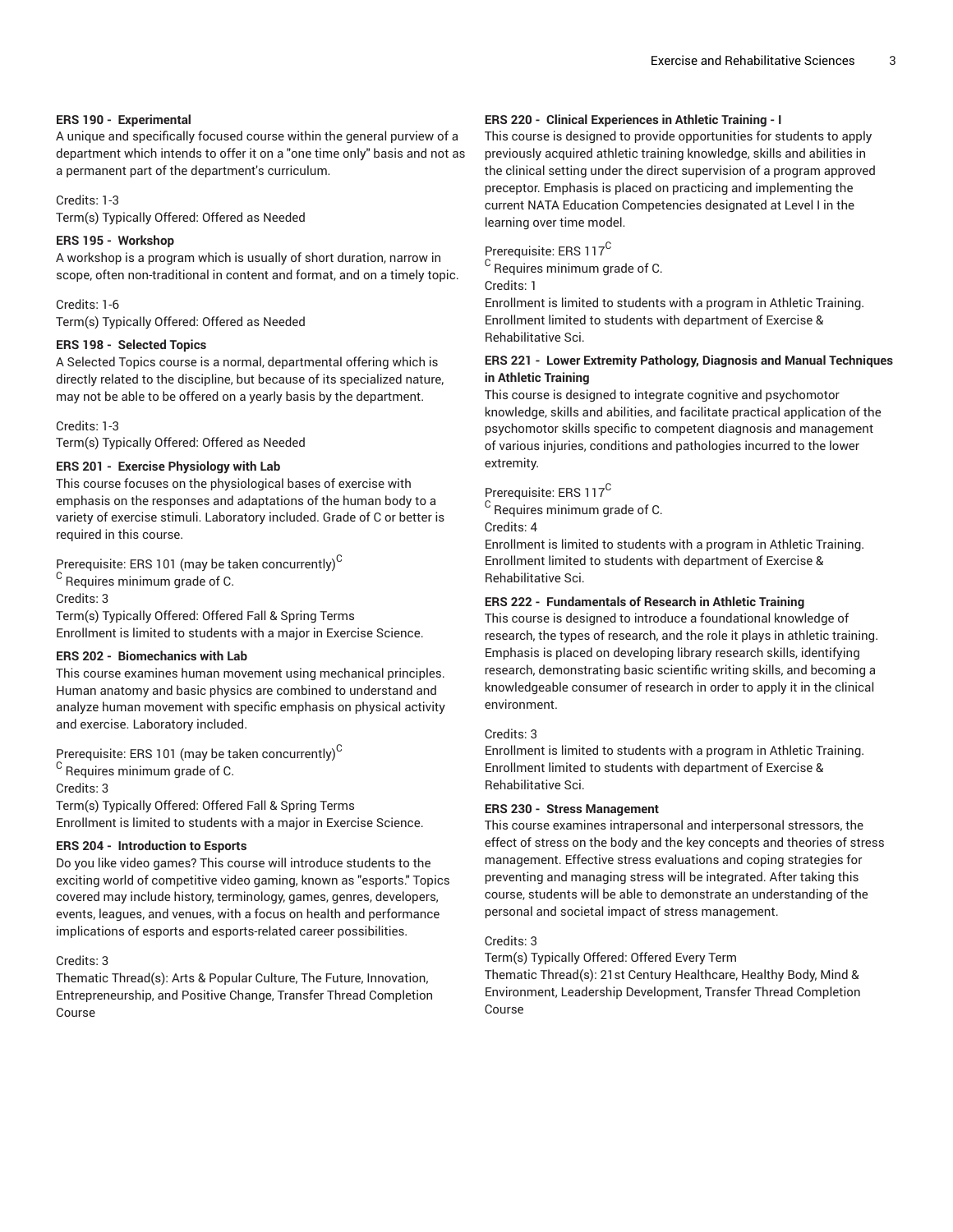#### **ERS 231 - Group Exercise Instruction**

This course provides opportunities for practical skills and instruction in various group exercise activities. Emphasis is placed on physiological principles related to group exercise, as well as choreography, safety and modification for divers populations. Current group exercise trends and research are explored.

Prerequisite: ERS 201<sup>D</sup> <sup>D</sup> Requires minimum grade of D. Credits: 3 Term(s) Typically Offered: Offerings Vary

# **ERS 241 - Upper Extremity Pathology, Diagnosis and Manual Techniques in Athletic Training**

This course is designed to integrate cognitive and psychomotor knowledge, skills and abilities, and facilitate practical application of the psychomotor skills specific to competent diagnosis and management of various injuries, conditions and pathologies incurred to the upper extremity.

Prerequisite: ERS 221<sup>C</sup>

 $^{\mathsf{C}}$  Requires minimum grade of C.

Credits: 4

Enrollment is limited to students with a program in Athletic Training. Enrollment limited to students with department of Exercise & Rehabilitative Sci.

# **ERS 250 - Medical Terminology**

This course is designed to provide the students with a basic understanding of the language of medicine. Emphasis is placed on basic medical word construction and medical language derivation related to health care.

Credits: 3

Term(s) Typically Offered: Offered Every Term Thematic Thread(s): 21st Century Healthcare, Transfer Thread Completion Course

# **ERS 277 - Integrative Approach to Athletic Training**

Integrate cognitive concepts into progressively higher functional and practical application. This integration is to be achieved after completion of selected athletic training classes and by direct supervision and mentoring.

#### Credits: 3

Enrollment is limited to students with a major in Athletic Training.

#### **ERS 290 - Experimental**

A unique and specifically focused course within the general purview of a department which intends to offer it on a "one time only" basis and not as a permanent part of the department's curriculum.

#### Credits: 1-3

Term(s) Typically Offered: Offered as Needed

# **ERS 295 - Workshop**

A workshop is a program which is usually of short duration, narrow in scope, often non-traditional in content and format, and on a timely topic.

Credits: 1-6

Term(s) Typically Offered: Offered as Needed

#### **ERS 298 - Selected Topics**

A Selected Topics course is a normal, departmental offering which is directly related to the discipline, but because of its specialized nature, may not be able to be offered on a yearly basis by the department.

#### Credits: 1-3

Term(s) Typically Offered: Offered as Needed

# **ERS 300 - Research Methods in Exercise Science**

This course examines the scientific method and the role of research in developing knowledge in Exercise Science. Students develop skills to become critical consumers of research and other publicly disseminated information. Students design a data collection project using the concepts learned in the class. Grade of C or better is required in this course.

# Prerequisites: ERS 201 $^{\rm C}$  and ERS 202 $^{\rm C}$  and STAT 152 $^{\rm C}$

 $^{\rm C}$  Requires minimum grade of C.

Credits: 3

Term(s) Typically Offered: Offered Fall & Spring Terms Students with a semester level of Freshman 1, Freshman 2 or Sophomore 1 may **not** enroll.

## **ERS 301 - Aerobic Exercise Leadership**

This course provides opportunities for the development of practical skills to instruct and lead aerobic exercise. Emphasis is placed on construction of a session utilizing various equipment and modes based upon appropriate physiological theories and biomechanical principles. Safety, effectiveness, intensity monitoring and modifications will be addressed. Grade of C or better is required in this course.

Prerequisites: ERS 201 $^{\rm C}$  and ERS 202 $^{\rm C}$ 

 $^{\rm C}$  Requires minimum grade of C.

Credits: 3

Term(s) Typically Offered: Offered Fall & Spring Terms Students with a semester level of Freshman 1, Freshman 2 or Sophomore 1 may **not** enroll.

Enrollment is limited to students with a major in Exercise Science.

# **ERS 302 - Exercise Leadership: Resistance Training**

This course provides both the theoretical knowledge and practical skills to safely and effectively design and implement resistance training programs for health and sports performance. Emphasis is placed on physiological and biomechanical principles associated with resistance exercise techniques. Current trends and research in resistance training are explored. Grade of C or better is required in this course.

Prerequisites: ERS 201 $^{\rm C}$  and ERS 202 $^{\rm C}$ 

 $^{\rm C}$  Requires minimum grade of C.

Credits: 3

Term(s) Typically Offered: Offered Fall & Spring Terms

Students with a semester level of Freshman 1, Freshman 2 or Sophomore 1 may **not** enroll.

Enrollment is limited to students with a major in Exercise Science.

#### **ERS 304 - Current Issues in Esports Health and Society**

This course is designed to critically examine the current issues confronting esports and video gaming within our increasingly digitized global society, including topics relating to health, performance, and the latest trends in the esports industry.

#### Credits: 3

Thematic Thread(s): Healthy Body, Mind & Environment, Transfer Thread Completion Course, Well-Being of Children and Youth Students with a semester level of Freshman 1, Freshman 2 or Sophomore 1 may **not** enroll.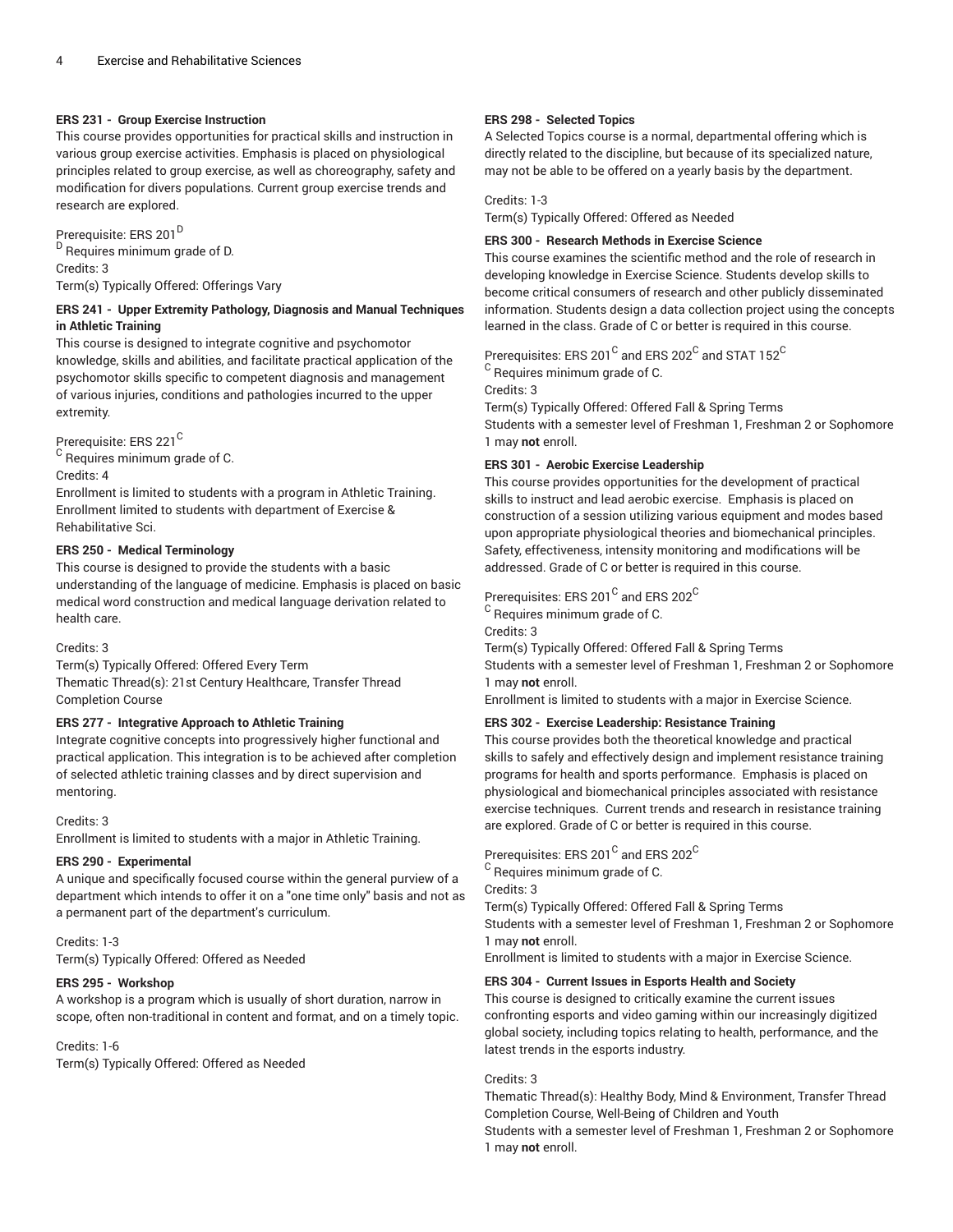#### **ERS 305 - The Truth About Weight Loss**

This course provides the opportunity to understand how body weight is lost or gained in a healthy and sustainable way. Students will demonstrate understanding of fraudulent practices and products related to weight loss will be explored. Emphasis is placed on individualized practical approaches to weight management, and students will create behavior change strategies related to a personal weight management plan.

#### Credits: 3

Term(s) Typically Offered: Offered Every Term

Thematic Thread(s): 21st Century Healthcare, Healthy Body, Mind &

Environment, Transfer Thread Completion Course Students with a semester level of Freshman 1, Freshman 2 or Sophomore 1 may **not** enroll.

#### **ERS 307 - Concepts of General Medicine in Athletic Training**

This course is designed to integrate cognitive knowledge and abilities with the practicel application of psychomotor skills specific to the assessment and management of general medical conditions. This course will provide foundational knowledge and application related to pharmacology.

Prerequisite: ERS 117<sup>C</sup>

 $^{\mathsf{C}}$  Requires minimum grade of C.

Credits: 4

Students with a semester level of Freshman 1, Freshman 2 or Sophomore 1 may **not** enroll.

#### **ERS 310 - Clinical Experiences in Athletic Training - II**

This course is designed to provide opportunities for students to apply previously acquired athletic training knowledge, skills and abilities in the clinical setting under the direct supervision of a program approved preceptor. Emphasis is placed on practicing and implementing the current NATA Education Competencies designated at Level II in the learning over time model.

#### Credits: 1

Students with a semester level of Freshman 1, Freshman 2 or Sophomore 1 may **not** enroll.

Enrollment is limited to students with a program in Athletic Training.

#### **ERS 317 - Therapeutic Modalities Theory and Techniques**

This course is designed to integrate cognitive knowledge and abilities with the practical application or psychomotor skills specific to the use of contemporary physical modalities. this course will provide foundational knowledge and application related to the indications, contraindications and methods of application.

Prerequisite: ERS 221<sup>C</sup>

 $^{\mathsf{C}}$  Requires minimum grade of C.

Credits: 4

Students with a semester level of Freshman 1, Freshman 2 or Sophomore 1 may **not** enroll.

Enrollment is limited to students with a major in Athletic Training.

#### **ERS 320 - Clinical Experiences in Athletic Training - III**

This course is designed to provide opportunities for students to apply previously acquired athletic training knowledge skills and abilities in the clinical setting under the direct supervision of a program approved preceptor. Emphasis is placed on practicing and implementing the current NATA Education Competencies designated at Level III in the learning over time model.

Prerequisite: ERS 310<sup>C</sup>

 $^{\rm C}$  Requires minimum grade of C.

Credits: 1

Term(s) Typically Offered: Offered Fall Terms

Students with a semester level of Freshman 1, Freshman 2 or Sophomore 1 may **not** enroll.

Enrollment is limited to students with a program in Athletic Training. Enrollment limited to students with department of Exercise & Rehabilitative Sci.

# **ERS 327 - Therapeutic Modalities Procedures**

Familiarizes the athletic training student with the appropriate application and maintenance of therapeutic modalities. To be taken concurrently with ERS 317.

Prerequisite: ERS 317 (may be taken concurrently) D

<sup>D</sup> Requires minimum grade of D.

Credits: 3

Students with a semester level of Freshman 1, Freshman 2 or Sophomore 1 may **not** enroll.

#### **ERS 337 - Physical Examination of the Athlete**

Presents knowledge and skills for orthopedic evaluation of the spine and extremities. Includes evaluation of the internal organs as well.

Prerequisites: ERS 264<sup>D</sup> or ERS 101<sup>D</sup>

<sup>D</sup> Requires minimum grade of D.

Credits: 3

Students with a semester level of Freshman 1, Freshman 2 or Sophomore 1 may **not** enroll.

Enrollment is limited to students with a major in Athletic Training.

#### **ERS 340 - Clinical Experiences in Athletic Training - IV**

This course is designed to provide opportunities at an increasing professional level for students to apply previously acquired athletic training knowledge, skills and abilities in the clinical setting under the direct supervision of a program approved preceptor. Students will practice and implement the current NATA Education Competencies designated at Level IV in the learning over time model.

# Prerequisite: ERS 320<sup>C</sup>

 $^{\rm C}$  Requires minimum grade of C.

Credits: 1

Students with a semester level of Freshman 1, Freshman 2 or Sophomore 1 may **not** enroll.

Enrollment is limited to students with a program in Athletic Training. Enrollment limited to students with department of Exercise & Rehabilitative Sci.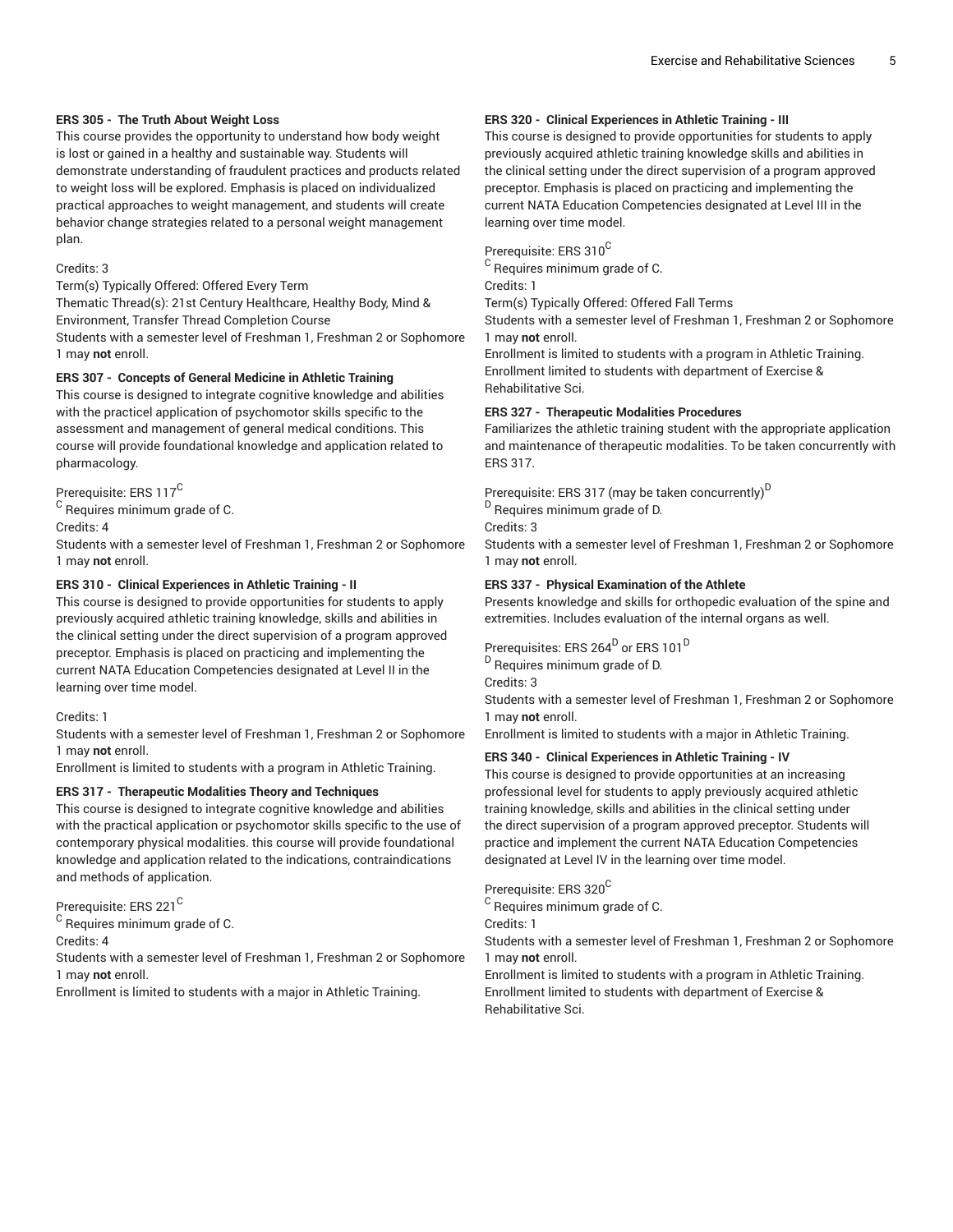# **ERS 347 - Therapeutic Rehabilitation in Athletic Training**

this course is designed to facilitate learning specific to the theory and application of therapeutic rehabilitation techniques for a diverse population. Emphasis is placed on the planning and implementation of therapeutic rehabilitation protocols for the prevention and/or care of various injuries.

Prerequisite: ERS 221<sup>C</sup>

 $^{\mathsf{C}}$  Requires minimum grade of C. Credits: 4

Students with a semester level of Freshman 1, Freshman 2 or Sophomore 1 may **not** enroll.

Enrollment is limited to students with a major in Athletic Training.

## **ERS 350 - Advanced Application of Resistance Training**

This course is designed to address advanced theories in the application of resistance training. Selected activities will allow for the application of concepts to individuals with specific goals and considerations (e.g. athletes, diseased populations, etc.). Topics of consideration will include the location and analysis of peer-reviewed resources, individualized needs analysis and the selection of muscular fitness assessments, chronic adaptations to long-term resistance training, and long-term client development and periodization.

Prerequisite: ERS 302<sup>C</sup>

 $^{\mathsf{C}}$  Requires minimum grade of C.

Credits: 3

Term(s) Typically Offered: Offered Summer & Winter Terms Students with a semester level of Freshman 1, Freshman 2 or Sophomore 1 may **not** enroll.

# **ERS 357 - Application of Therapeutic Techniques**

Enables students to develop the application of therapeutic techniques for the prevention of injury and/or care of the athlete. To be taken concurrently with ERS 347.

Prerequisite: ERS 347 (may be taken concurrently) $^{\mathsf{D}}$ 

<sup>D</sup> Requires minimum grade of D.

Credits: 3

Students with a semester level of Freshman 1, Freshman 2 or Sophomore 1 may **not** enroll.

Enrollment is limited to students with a major in Athletic Training.

# **ERS 387 - Practicum in Athletic Training**

Provides educational experiences/assessments in the area of athletic training psychomotor domain, to be coordinated/supervised/mentored in a varied athletic training practicum (totaling a minimum of 1,000 hours). Students will establish/maintain portfolios, develop proper medical documentation and record keeping skills, and be provided opportunities for orthopedic surgery observation.

#### Credits: 3

Students with a semester level of Freshman 1, Freshman 2 or Sophomore 1 may **not** enroll.

Enrollment is limited to students with a major in Athletic Training.

#### **ERS 390 - Experimental**

A unique and specifically focused course within the general purview of a department which intends to offer it on a "one time only" basis and not as a permanent part of the department's curriculum.

# Credits: 1-3

Term(s) Typically Offered: Offered as Needed

Students with a semester level of Freshman 1, Freshman 2 or Sophomore 1 may **not** enroll.

# **ERS 395 - Workshop**

A workshop is a program which is usually of short duration, narrow in scope, often non-traditional in content and format, and on a timely topic.

# Credits: 1-6

Term(s) Typically Offered: Offered as Needed Students with a semester level of Freshman 1, Freshman 2 or Sophomore 1 may **not** enroll.

# **ERS 398 - Selected Topics**

A Selected Topics course is a normal, departmental offering which is directly related to the discipline, but because of its specialized nature, may not be able to be offered on a yearly basis by the department.

# Credits: 1-3

Term(s) Typically Offered: Offered as Needed

Students with a semester level of Freshman 1, Freshman 2 or Sophomore 1 may **not** enroll.

## **ERS 400 - Wellness coaching and Program Management**

This course examines the concepts of health, wellness and resilience. Emphasis placed on developing wellness coaching skills and the ability to utilize behavior change theories to develop wellness programming for individuals and groups. Fundamentals of business administration, as they relate to wellness programming, are also covered. Grade of C or better is required in this course.

Prerequisites: ERS 300 $^{\rm C}$  and ERS 301 $^{\rm C}$  and ERS 302 $^{\rm C}$  and BIOL 216 $^{\rm C}$  $^{\rm C}$  Requires minimum grade of C.

Corequisite(s): ERS 401, ERS 402 and ERS 403 Credits: 3

Term(s) Typically Offered: Offered Fall & Spring Terms

Students with a semester level of Freshman 1, Freshman 2 or Sophomore 1 may **not** enroll.

Enrollment is limited to students with a major in Exercise Science.

# **ERS 401 - Fitness Assessment**

This course provides practical experiences in the selection, administration, and interpretation of various health-related fitness tests. Emphasis is placed on proper technique and communication throughout the assessment process. Grade of C or better is required in this course.

Prerequisites: ERS 300 $^{\rm C}$  and ERS 301 $^{\rm C}$  and ERS 302 $^{\rm C}$  and BIOL 216 $^{\rm C}$ 

 $^{\rm C}$  Requires minimum grade of C.

Corequisite(s): ERS 400, ERS 402 and ERS 403 Credits: 3

Term(s) Typically Offered: Offered Fall & Spring Terms

Students with a semester level of Freshman 1, Freshman 2 or Sophomore 1 may **not** enroll.

Enrollment is limited to students with a major in Exercise Science.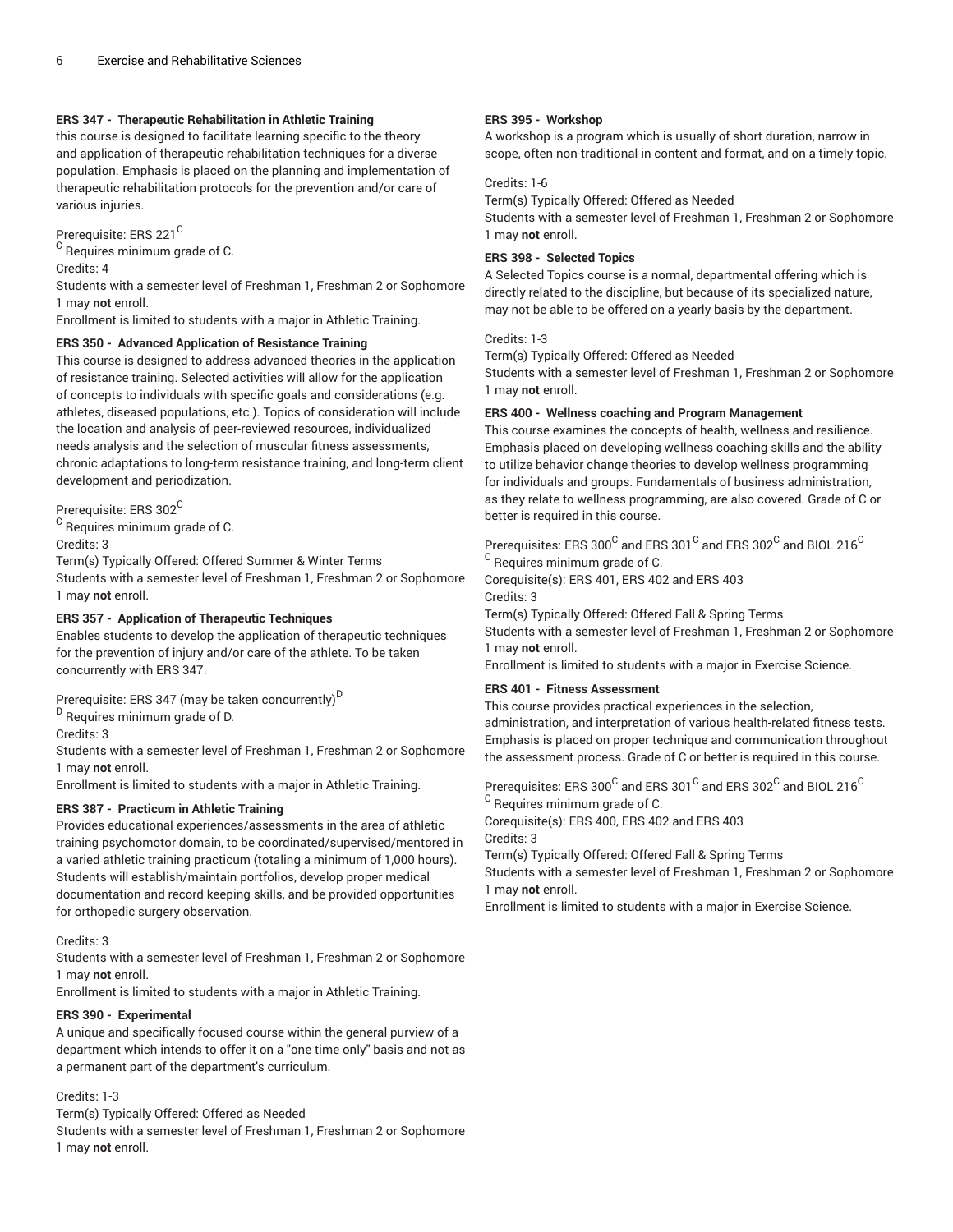#### **ERS 402 - Exercise Prescription**

This course provides the theoretical knowledge and practical skills to design personalized exercise programs that elicit specific physiologic responses and adaptations. Emphasis is placed on prescribing safe and effective individualized cardiorespiratory, musculoskeletal and weight management programs. Grade of C or better is required in this course

Prerequisites: ERS 300 $^{\rm C}$  and ERS 301 $^{\rm C}$  and ERS 302 $^{\rm C}$  and BIOL 216 $^{\rm C}$  $^{\mathsf{C}}$  Requires minimum grade of C.

Corequisite(s): ERS 403

Credits: 3

Term(s) Typically Offered: Offered Fall & Spring Terms

Students with a semester level of Freshman 1, Freshman 2 or Sophomore 1 may **not** enroll.

Enrollment is limited to students with a major in Exercise Science.

# **ERS 403 - Advanced Exercise Physiology**

This course provides in depth inquiry into the acute responses and long term adaptations of the human body to various types of exercise from the cellular level to the entire system. Emphasis is placed on the physiological demands of exercise and exercising at terrestrial extremes. Laboratory included. Grade of C or better is required in this course.

Prerequisites: ERS 300 $^{\rm C}$  and ERS 301 $^{\rm C}$  and ERS 302 $^{\rm C}$  and BIOL 216 $^{\rm C}$ 

 $^{\mathsf{C}}$  Requires minimum grade of C.

Corequisite(s): ERS 400, ERS 401 and ERS 402

Credits: 3

Term(s) Typically Offered: Offered Fall & Spring Terms

Enrollment limited to students with a semester level of Junior 1, Junior 2, Senior 1 or Senior 2.

Enrollment is limited to students with a program in Exercise Science.

#### **ERS 407 - Healthcare Administration in Athletic Training**

Studies topics relevant to management, organization, administration, and professional development in the profession of athletic training. Topics will include discussions specific to diversity in the health care system.

#### Credits: 3

Students with a semester level of Freshman 1, Freshman 2 or Sophomore 1 may **not** enroll.

Enrollment is limited to students with a major in Athletic Training. Enrollment limited to students with the DEPT. EXER SCIENCE ACCEPTANCE attribute.

# **ERS 410 - Clinical Exercise Physiology**

This course examines cardiopulmonary exercise physiology, the pathophysiology of selected cardiovascular and respiratory diseases, cardiopulmonary rehabilitation, electrocardiography and clinical graded exercise testing. The influence of age, sex, culture, and ethnicity on risk factors for, prevalence of, and outcomes associated with selected cardiovascular and respiratory diseases are emphasized. Grade of C or better is required in this course.

Prerequisites: ERS 400 $^{\rm C}$  and ERS 401 $^{\rm C}$  and ERS 402 $^{\rm C}$  and ERS 403 $^{\rm C}$  and BIOL  $217^{\circ}$ 

 $^{\rm C}$  Requires minimum grade of C.

Corequisite(s): ERS 411 and ERS 412 Credits: 3

Term(s) Typically Offered: Offered Fall & Spring Terms

Students with a semester level of Freshman 1, Freshman 2 or Sophomore 1 may **not** enroll.

Enrollment is limited to students with a major in Exercise Science.

# **ERS 411 - Exercise Science: Special Populations and Conditions**

This course evaluates the impact of physical activity and exercise on youth, older adults, and individuals with various health conditions and controlled diseases. Changes that occur during growth, development, maturation and the aging process in relation to physical activity/ exercise are examined. Pathophysiology, disease management, medications, exercise testing, and acute responses and chronic adaptations of physical activity/exercise programs for individuals with various health conditions and controlled diseases are identified. Special considerations for health, disease, and physical activity / exercise programming for diverse populations are explored. Grade of C or better is required in this course

Prerequisites: ERS 400 $^{\rm C}$  and ERS 401 $^{\rm C}$  and ERS 402 $^{\rm C}$  and ERS 403 $^{\rm C}$  and BIOL  $217^{\text{C}}$ 

 $^{\rm C}$  Requires minimum grade of C.

Corequisite(s): ERS 410 and ERS 412

Credits: 3

Term(s) Typically Offered: Offered Fall & Spring Terms

Students with a semester level of Freshman 1, Freshman 2 or Sophomore 1 may **not** enroll.

Enrollment is limited to students with a major in Exercise Science.

# **ERS 412 - Exercise Science: Senior Synthesis**

This course provides the opportunity to synthesize knowledge, skills and abilities in both classroom and supervised practical settings. Emphasis is placed on developing, implementing and evaluating comprehensive exercise programs for diverse clientele. Opportunities to enhance professional and personal development are provided. Valid CPR/AED certification and proof of professional liability insurance required. Grade of C or better is required in this course.

Prerequisites: ERS 400 $^{\rm C}$  and ERS 401 $^{\rm C}$  and ERS 402 $^{\rm C}$  and ERS 403 $^{\rm C}$  and ERS 424 $^{\star\text{\scriptsize C}}$  and BIOL 217 $^{\text{\scriptsize C}}$  (may be taken concurrently).

 $^{\rm C}$  Requires minimum grade of C.

Corequisite(s): ERS 410 and ERS 411

Credits: 3

Term(s) Typically Offered: Offered Fall & Spring Terms

Students with a semester level of Freshman 1, Freshman 2 or Sophomore 1 may **not** enroll.

Enrollment is limited to students with a major in Exercise Science.

# **ERS 417 - Wellness and Reconditioning in Athletic Training**

This course is designed to facilitate learning specific to safe and effective health-related wellness screening, and the design and implementation of fitness programs for a diverse population. Inicorporates theoretical knowledge and skills of helath and wellness.

# Prerequisite: ERS 117<sup>C</sup>

 $^{\rm C}$  Requires minimum grade of C.

Credits: 3

Students with a semester level of Freshman 1, Freshman 2 or Sophomore 1 may **not** enroll.

Enrollment is limited to students with a program in Athletic Training. Enrollment limited to students with department of Exercise & Rehabilitative Sci.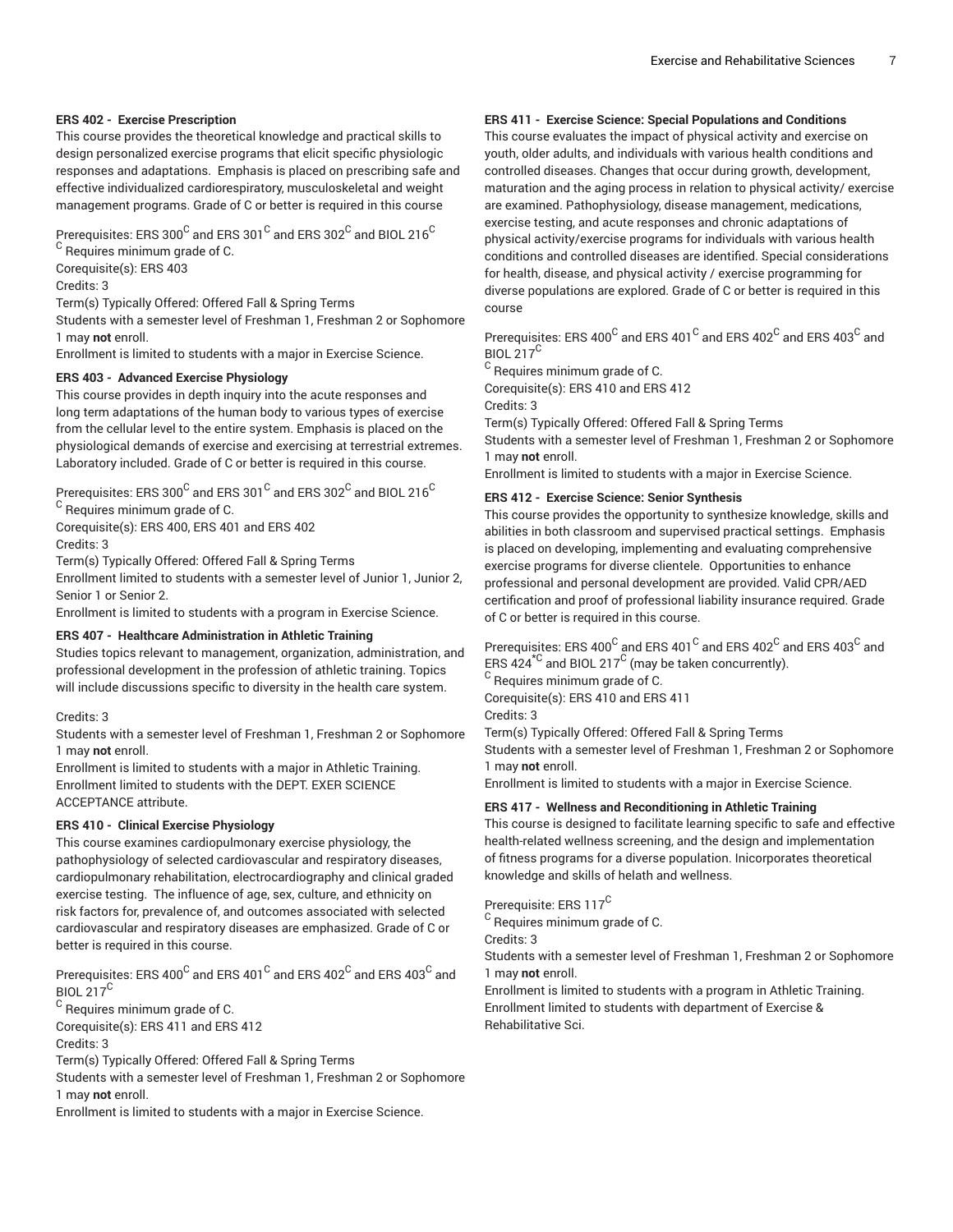#### **ERS 424 - Nutrition and Exercise**

This course provides an understanding of the dietary standards that dictate nutritional requirements for apparently healthy adults. Emphasis is placed on the evaluation of an recommendations for macronutrients, micronutrients, and hydration status for health, physical activity, and human performance. Grade of C or better is required in this course

Prerequisites: (HLTH 314 $^{\rm C}$  or ERS 300 $^{\rm C}$ ) and ERS 301 $^{\rm C}$  and ERS 302 $^{\rm C}$  $^{\rm C}$  Requires minimum grade of C.

Credits: 3

Term(s) Typically Offered: Offered Every Term

Students with a semester level of Freshman 1, Freshman 2 or Sophomore 1 may **not** enroll.

Enrollment limited to students in the Coll of Health, Engineer & Sci college.

#### **ERS 427 - Mastery in Athletic Training**

A capstone course that allows the student to synthesize and apply knowledge and skills of an entry-level athletic trainer in a comprehensive manner.

#### Credits: 3

Students with a semester level of Freshman 1, Freshman 2 or Sophomore 1 may **not** enroll.

Enrollment is limited to students with a major in Athletic Training.

## **ERS 430 - Seminar in Strength and Conditioning**

This course analyzes advanced strength and conditioning theory and practice. Topics include musculoskeletal and cardiorespiratory physiology, metabolism and nutrition, acute responses to exercise and chronic adaptations to training, biomechanical concepts, measurement and evaluation, resistance training techniques, exercise prescription, speed development, and plyometric training. In addition, this course prepares students to take the Certified Strength and Conditioning Specialist (CSCS) examination provided by the National Strength and Conditioning Association (NSCA).

Prerequisite: ERS 302 D

<sup>D</sup> Requires minimum grade of D.

Credits: 3

Term(s) Typically Offered: Offerings Vary

Students with a semester level of Freshman 1, Freshman 2 or Sophomore 1 may **not** enroll.

# **ERS 431 - Health and Fitness in the Older Adult**

This course examines wellness promotion and health fitness programs for the older adult, particularly people age fifty and above. Emphasis is placed upon prevention or delay of chronic diseases or disorders.

Prerequisites: ERS 401 $^{\rm C}$  and ERS 402 $^{\rm C}$ 

 $^{\mathsf{C}}$  Requires minimum grade of C.

Credits: 3

Term(s) Typically Offered: Offerings Vary

Students with a semester level of Freshman 1, Freshman 2 or Sophomore 1 may **not** enroll.

# **ERS 432 - Pediatric Exercise Science**

This course examines health, physical activity, and physical fitness status of children and adolescents. Physiological responses to exercise, methodologies for assessing physical fitness and physical activity, and promotion of physical activity are discussed. Current research in various topics related to exercise in children and adolescents are explored.

Prerequisites: ERS 401 $^{\rm C}$  and ERS 402 $^{\rm C}$ 

 $^{\rm C}$  Requires minimum grade of C. Credits: 3

Term(s) Typically Offered: Offerings Vary

Students with a semester level of Freshman 1, Freshman 2 or Sophomore 1 may **not** enroll.

# **ERS 434 - Physiology of Aging and Physical Activity**

This course examines the physiology of the aging process with emphasis on the effects of physical activity on health and on the degenerative process of aging. Emphasis is placed on the physiological responses to aging that are influenced by physical activity.

Prerequisites: ERS 401 $^{\rm C}$  and ERS 402 $^{\rm C}$ 

 $^{\rm C}$  Requires minimum grade of C.

Credits: 3

Term(s) Typically Offered: Offerings Vary

Students with a semester level of Freshman 1, Freshman 2 or Sophomore 1 may **not** enroll.

# **ERS 435 - Exercise Programming for Cancer**

This course provides a foundation for an integration of knowledge and skills regarding the components of cancer, cancer treatments, and the concepts of rehabilitating cancer patients using exercise interventions. Emphasis is placed on physiological alterations that occur during and following cancer therapy and the effects that exercise has on eliminating or reducing these effects. Opportunities to develop individualized exercise programs for cancer patients will be provided.

Prerequisites: ERS 201 $^{\rm C}$  and ERS 301 $^{\rm C}$  and ERS 302 $^{\rm C}$  and ERS 402 $^{\rm C}$  $^{\rm C}$  Requires minimum grade of C.

Credits: 3

Students with a semester level of Freshman 1, Freshman 2, Sophomore 1 or Sophomore 2 may **not** enroll.

# **ERS 450 - Exercise Science Internship**

This course provides the opportunity for students to develop and apply exercise science knowledge, skills, and abilities in a supervised university approved setting. Valid CPR/AED certification and proof of professional liability insurance required. Grade of C or better is required in this course

Prerequisites: ERS 400 (may be taken concurrently) $^{\rm C}$  and ERS 401  $^{\rm C}$  and ERS 402 $^{\rm C}$  and ERS 403 $^{\rm C}$  and ERS 410 $^{\rm C}$  and ERS 411 $^{\rm C}$  and ERS 412 $^{\rm C}$  and ERS 424<sup>C</sup>

 $^{\rm C}$  Requires minimum grade of C.

Credits: 3-12

Term(s) Typically Offered: Offered Fall, Spring, & Summer

Students with a semester level of Freshman 1, Freshman 2 or Sophomore 1 may **not** enroll.

Enrollment is limited to students with a major in Exercise Science.